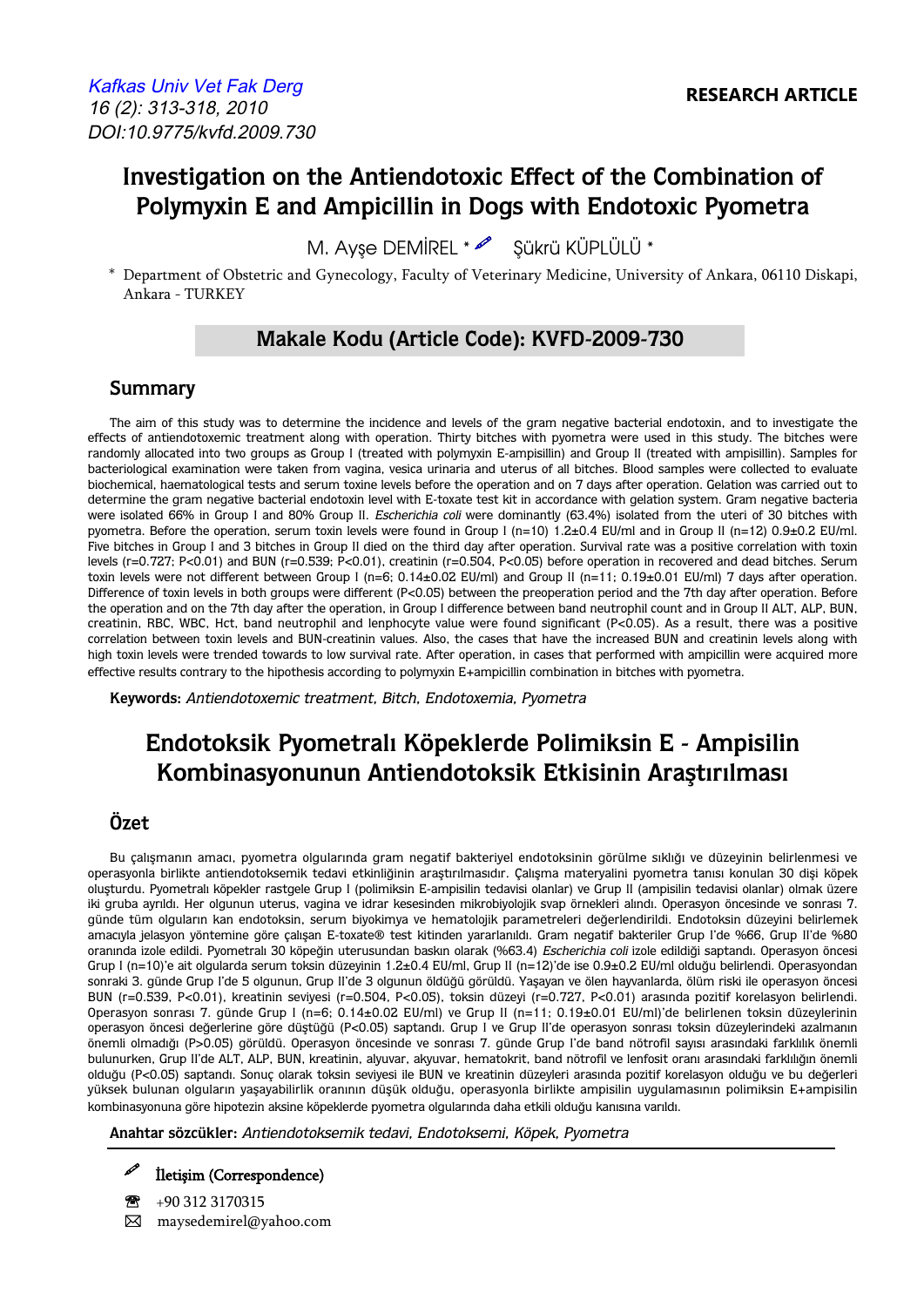### **INTRODUCTION**

Pyometra is a common diestral disease in adult intact bitches characterised by genital and systemic illness with variety of clinical symptoms and inflammatoric uterus accumulation **[1-4](#page-5-0)**. Common bacteria isolated from pyometra infections in bitches are gram negative bacteria such as *Escherichia coli, Klebsiella spp., Pasteurella, Proteus, Pseudomonas spp.,* which releases lipopolysaccharide structured endotoxine from their cell wall **[1,5-8](#page-5-0)**. In the case that infection with predominantly gram-negative bacteria such as *Escherichia coli* are isolated, endotoxemia has been demonstrated in bitches with pyometra **[6,9](#page-5-0)**. According to the main theories, this bacteria rise as ascending bacterial infections from the host's vaginal/intestinal flora or as descending from urinary tract infection **[8](#page-5-0),[10-12](#page-5-0)**. Renal dysfunction and hepatocellular damage caused by septicemia and/or diminished hepatic circulation and cellular hypoxia in the dehydrated bitch lead to variety of serum biochemical parameters. Also the suppression of bone marrow activity by toxemia is caused anemia and in cases of pyometra are remarkably increase leucocyte **[3,7,13,14](#page-5-0)**. In recent years, blood endotoxin levels have been reported in bovine gangrenous mammilitis and equine colic, but little attention has been paid to blood endotoxin levels in small animals **[6](#page-5-0)** . In case of pyometra, to measure the concentration of endotoxin in blood is considerable. It is therefore necessary to initiate effective treatment in the early stage of the disease for bitches with high blood endtoxin concentration **[2,6](#page-5-0)**. The aim of this study was to determine the incidence and levels of the gram negative bacterial entoxin; to investigate the effects of antiendotoxemic treatment along with operation.

### **MATERIAL and METHODS**

The present study was performed in 30 privately owned bitches with pyometra from different breeds and age which were brought to the Gynaecology Clinic of the Veterinary Faculty of Ankara University from July 2005 to January 2006. The ages of the animals ranged from 2 to 18 years. Diagnosis of pyometra was based on case history, clinical examination including ultrasonography (6-8 mHz with multifrequency linear and sectorial probes, B mode real time ultrasonographic device, Pie Medical, 100 Falco). Ovariohysterectomy was implemented to all bitches under general anesthesia protocols. After the operation, the bitches were randomly allocated into two groups. In Group I (n=15), an antiendotoxemic agent polymyxin E-ampicillin (Colicillin®, Egevet, Izmir) was applied 1 ml/10 kg IM for four days. In Group II, ampicillin (Ampisina® 250-500 mg, Mustafa Nevzat, Istanbul) was

given four days long via intramuscular way. Samples for bacteriological examination were taken under sterile conditions from vagina, vesica urinaria and uterus. Uterine swabes were obtained by insision; urine samples were collected by cystosynthesis method; vaginal specimens were taken by sterile cotton swabes via speculum. Sterile swaps (Cultiplast®; LP Italiana SPA, Italy) were used for bacteriological isolation where the samples were sent to an accredite laboratory (Accreditation No: AB-0031-T) and Conventional and Vitex automatic method (Biomerieux, France) were used for identification of isolates. Blood samples for haematology, biochemical panels and serum endotoxin determinations were obtained immediately in preoperative period and the seventh day of postoperative period in all the bitches. Blood samples were collected from the vena cephalica antebrachii into evacuated heparinised (Vacutest®; Arzergrande, Italy) tubes for complete blood-count-analysis in the Department of Physiology, Faculty of Veterinary Medicine, Ankara University. Also, for determination of biochemical parameters (AST, ALT, ALP, BUN ve creatinine) in Laboratory of the Veterinary Faculty, plain tubes (Venoject®; Leuven, Belgium) were used for sample collection. Commercial E-toxate kit (Sigma-Aldrich, Germany), working with gelation procedure, was used for determination of blood endotoxin levels.

The statistical analyses were performed by SPSS 14.01 (serial:9869264) for the evaluation of toxin values, survival rates and serum biochemical, haematological parameters between groups. Differences were considered to be significant if P-values were lower than 0.05. The results are expressed as the mean and standart error. Wilcoxon was performed for controling the significance of difference between groups. According to the controling the significance of difference in blood parameters between groups and each group; Wilcoxon and Mann Whitney U tests was performed, respectively. Pearson's correlation test was used for the evaluation of blood parameters' between preoperative and postoperative process.

### **RESULTS**

In Group I and Group II, the breed distribution was identified as Terrier, Doberman, Rotweiler, Kangal, Collie, Pekingese, Labrador, Poodle, Cocker. Terrier breeds were dominantly (63.3%) seen among these breeds. In Group I, mean age of bitches with pyometra was identified as 9.6±0.9 years (2-15 years old), in Group II 10.9±0.8 years (5-18 years old) (P>0.05).

#### *Microbiological Results*

In all cases, 63 of 90 (70%) swap samples which have taken from uterus, vagina and vesica urinaria, micro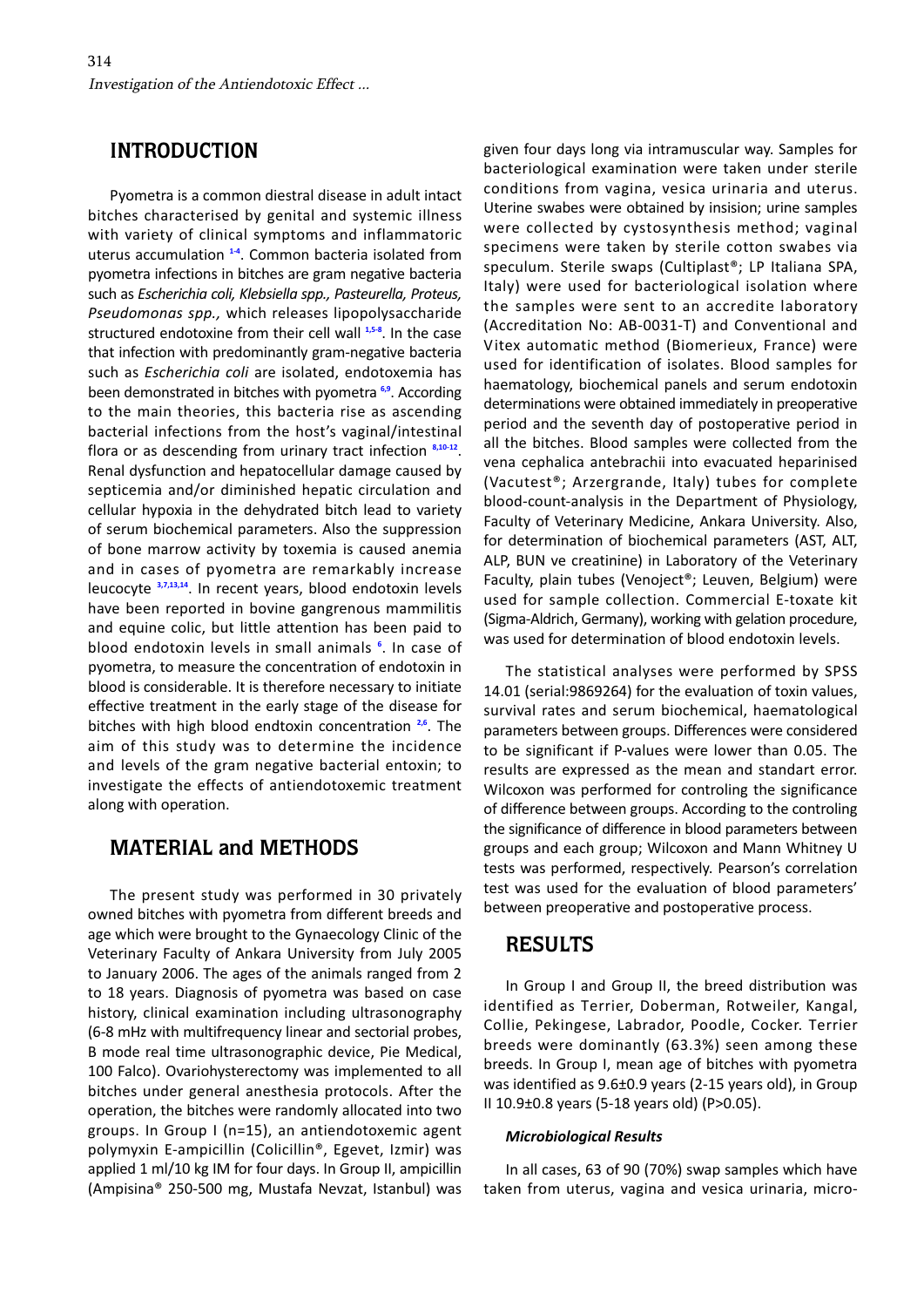organisms were isolated and it was observed that 40 (63.4%) of these samples were *Escherichia coli.* The dispersion of these microorganisms isolated from uterus, vagina and vesica urinaria according to groups is shown in *Table 1.* In Group I, same bacteria was isolated from uterus and vagina in 13 cases (43.3%), uterus and vesica urinaria in 4 cases (13.3%) and uterus, vagina and vesica urinaria in 10 cases (33.3%). In Group II, the bacteria was isolated from uterus and vagina in 8 cases (53.3%), uterus and vesica urinaria in 2 cases (13.3%), uterus, vagina and vesica urinaria in 4 cases (26.6%).

reference levels; and it was seen no alterations (P>0.05) in the variations of heamotologic parameters between the Groups *([Table 2](#page-3-0)).* Considering the relation between toxin levels and heamotologic parameters, it was observed that the variations in these cases were similar.

*Viability findings:* In this study, 22 of the 30 bitches (73.3%) have survived after the operation, 8 bitches (26.6%) died 3 days after operation. While 5 of death cases (62.5%) were identified in Group I, 3 of these cases (37.5%) were in Group II. There were positive correlations

*Table 1. Distribution of microorganisms in groups that isolated from uterus, vagina and vesica urinaria Tablo 1. Uterus, vagina ve vesica urinaria'dan izole edilen mikroorganizmaların gruplara göre dağılımı* 

| Group                       | <b>Isolated Bacteria</b>                  | <b>Uterus</b> | Vagina          | V. Urinaria |
|-----------------------------|-------------------------------------------|---------------|-----------------|-------------|
|                             | E. coli                                   | 7(46.6%)      | 4(26.6%)        | 4(26.6%)    |
|                             | K. pneumonia                              | 1(6.6%)       | 1(6.6%)         | 1(6.6%)     |
|                             | K. oxytoca                                | 1(6.6%)       |                 | $1(6.6\%)$  |
|                             | Ps. aeruginosa                            | 1(6.6%)       | $\qquad \qquad$ | $1(6.6\%)$  |
| <b>Group I</b>              | B-Haemolytic Streptococci                 | 1(6.6%)       | $1(6.6\%)$      | 1(6.6%)     |
| $(n=15)$                    | Enterococcus                              | 1(6.6%)       | 1(6.6%)         |             |
|                             | Mix infection (E. coli and B Haem Strep.) | 1(6.6%)       |                 |             |
|                             | Total                                     | 13 (86.6%)    | 7 (46.6%)       | 8(53.3%)    |
|                             | Negative isolation                        | 2(13.3%)      | $8(53.3\%)$     | 7(46.6%)    |
|                             | E. coli                                   | 10 (66.6%)    | 9(60%)          | 6(40%)      |
|                             | Ps. aeruginosa                            | 2(13.3%)      | 2(13.3%)        | 1(6.6%)     |
| <b>Group II</b><br>$(n=15)$ | Coagulaz positive Staphylococci           | 2(13.3%)      | 2(13.3%)        | 1(6.6%)     |
|                             | Total                                     | 14 (93.3%)    | 13 (86.6%)      | 8(53.3%)    |
|                             | Negative isolation                        | 1(6.6%)       | 2(13.3%)        | 7(46.6%)    |

#### *Preoperative Laboratory Parameter Results*

*Blood endotoxin level:* In pyometra cases, considering the relation between serum toxin levels with clinical findings and the outbreak of the disease, according to the microbiological cultures 10 cases (66%) in Group I and 12 cases (80%) in Group II was determined as gram negative microorganisms and developing endotoxemia. Serum toxin levels were established as for Group I 1.2±0.4 EU/ml (0.24-3.84 EU/ml) and for Group II 0.9±0.2 EU/ml (0.48-3.84 EU/ml).

*Serum biochemical parameters:* The pyometra cases included in this study had an increase in ALP, BUN and creatinine values, however ALT was proximal to basal level and in both groups, these findings were similar. Preoperative serum biochemical parameters for Group I and Group II are shown in *[Table 2.](#page-3-0)* Considering the serum biochemical parameters of toxin level determined cases, it was determined that in cases with high toxin levels, the reference levels of ALP (158±78.5 IU/L), BUN (62.7±44.3 mg/dl) and creatinine (2.5±2.2 mg/dl) were considerably higher.

*Haematologic parameters:* In all of cases, red blood cells, haematocrit and lymphocyte values were observed below the reference level; while the number of band neutrophils and leucocytes were detected over the

between survival rate and toxin level (r=0.727, P<0.01), BUN (r=0.539, P<0.01) and with creatinine level (r=0.504, P<0.05). Also toxin level showed a positive correlationway with BUN level (r=0.496, P<0.01 ) and creatinine (r=0.527, P<0.01). However, a strong positive directional correlation (r=0.777) was found between BUN and creatinine levels of death and survival cases.

#### *Postoperative Laboratory Parameter Findings*

*Blood endotoxin levels:* After infection source was removed by ovariohysterectomie, antiendotoxemic treatment applied Group I and ampicillin treatment applied Group II cases for blood endotoxin level designated postoperative on day 7th, as well as between both groups were compared with data before the operation to determine the effectiveness of the treatment. Blood endotoxin levels in 6 out of 10 survived cases for Group I (0.14±0.02 EU/ml), 11 cases in Group II (0.19±0.01 EU/ml) were detected 7 days after operation. For these values while the differences between the groups were not significant, the internal differences the groups were important (P<0.05). However, the diversity of improvement in groups after the operation was not significant in dogs experiencing clinical symptoms (P>0.05).

*Serum biochemical parameters:* There was difference between the values of BUN (P<0.05) between Group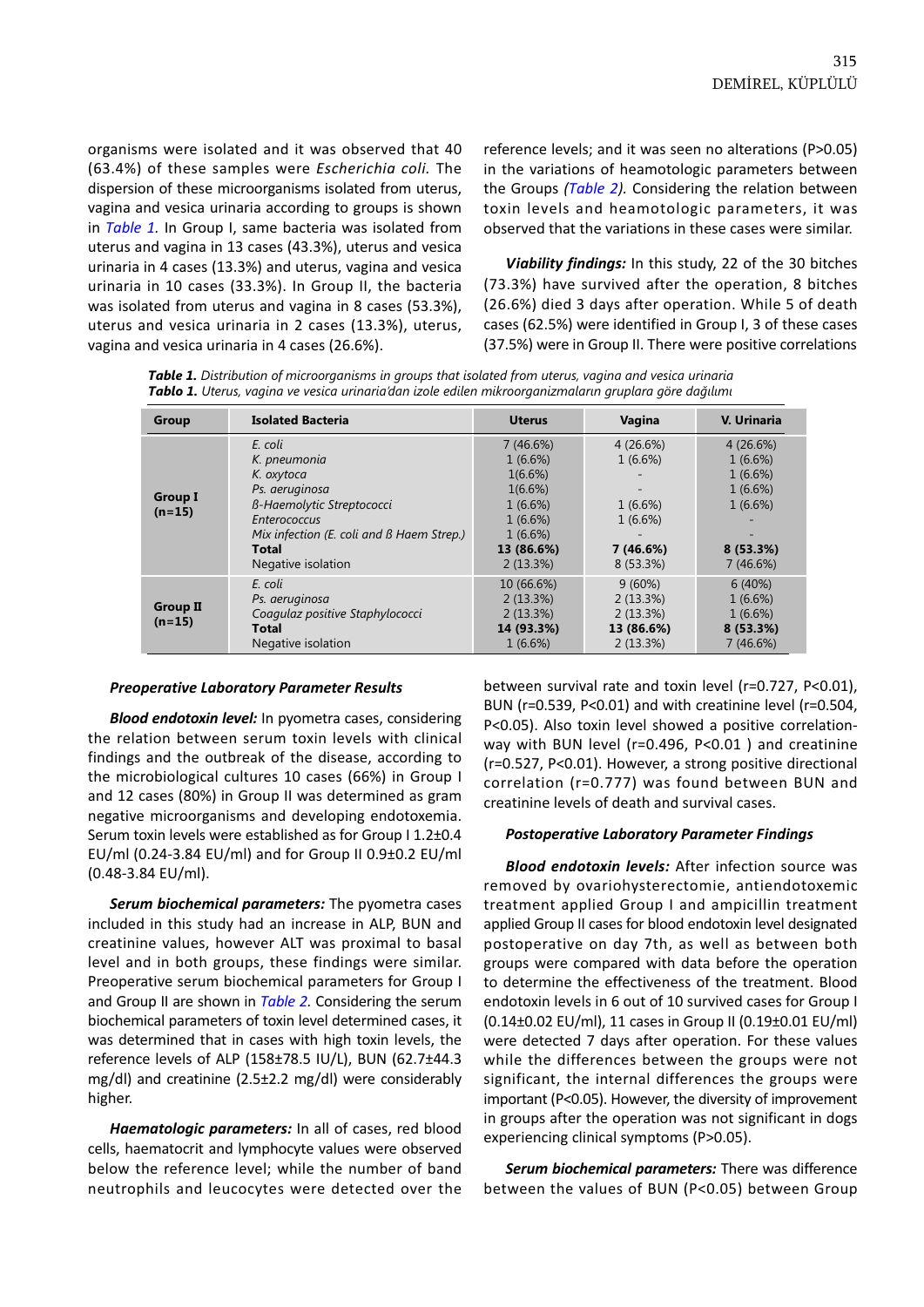Polymyxin E-ampicillin combination applied to a group situation has confirmed that, *E. coli* migrates to uterus, (P>0.05). Ampicillin applied belongs to the group in the AST uterus' defence mechanisms such as lactoferrin and value except for all the parameters of the difference mucin-1 **[8,18](#page-5-0)**. Besides, for 3 cases included in this study,

<span id="page-3-0"></span>I (n=10) and Group II (n=12) 7 days after operation. cases of Grup II were proceeded with endotoxemia. This belonging cases serum biochemical parameters was not connects to endometrium and myometium layers which different on preoperation and 7 days postoperation the bacteria shows affinity, and shows resistance to between the significant (P<0.05) was determined *(Table 2).* we considered that the reason for not identifying any

*Table 2. Statistical significancy, mean and standart error values of serum biochemical and haematological parameters in preoperative and postoperative period in groups* 

*Tablo 2. Operasyon öncesi ve sonrası serum biyokimyasal ve hematolojik parametrelerin gruplara göre ortalama/standart hata değerleri ile istatistiki önemleri* 

|                                        | <b>Group I</b>                                       |                                                       | <b>Group II</b>                                      |                                                       |
|----------------------------------------|------------------------------------------------------|-------------------------------------------------------|------------------------------------------------------|-------------------------------------------------------|
| Parameters/<br><b>Reference Ranges</b> | <b>Pre-operative</b><br>$(Min-Max/X±Sx)$<br>$(n=15)$ | <b>Post-operative</b><br>$(Min-Max/X±Sx)$<br>$(n=10)$ | <b>Pre-operative</b><br>$(Min-Max/X±Sx)$<br>$(n=15)$ | <b>Post-operative</b><br>$(Min-Max/X±Sx)$<br>$(n=12)$ |
| AST (U/L)                              | 25.5-96.1                                            | 22.1-84.8                                             | 33.7-108                                             | $30.2 - 71.5$                                         |
| $(25 \text{ U/L})$                     | 58.06±5.86                                           | $42.93 \pm 7.15$                                      | $64.95 \pm 5.14$                                     | $45.25 \pm 3.74$                                      |
| $ALT$ (U/L)                            | $10.7 - 61.1$                                        | 13.2-133                                              | 10.1-90.5                                            | 26.8-94.5                                             |
| (555 U/L)                              | $25.01 \pm 3.3$                                      | $51.81 \pm 10$                                        | $29.48 \pm 5.3$ *                                    | $37.93 \pm 5.43$ *                                    |
| $ALP$ (U/L)                            | 85-895                                               | 20-499                                                | 54.6-458                                             | 20-402                                                |
| (≤110 U/L)                             | 239.55±59.02                                         | 176.92±43.06                                          | 189.52±29.07 *                                       | 131.67±28.45 *                                        |
| BUN (mg/dl)                            | 9.81-140.18                                          | $9.5 - 22.7$                                          | 9.7-134.11                                           | 16.8-31.02                                            |
| $(10-28 \text{ mg/dl})$                | 48.16±14.94                                          | $16.46 \pm 1.37$                                      | 43.17±9.35 *                                         | $22.17 \pm 1.49$ *                                    |
| Creatinine (mg/dl)                     | $0.529 - 8.10$                                       | $0.6 - 1.2$                                           | $0.832 - 3.07$                                       | $0.5 - 1.1$                                           |
| (≤1.5 mg/dl)                           | $1.58 \pm 0.51$                                      | $0.8 + 0.6$                                           | $1.4 \pm 0.1*$                                       | $0.82 \pm 0.06$ *                                     |
| RBC (10 <sup>6</sup> µl)               | $3.9 - 8.0$                                          | $3.1 - 7.9$                                           | $3.25 - 7.25$                                        | $1.02 - 7.9$                                          |
| $(6.1 - 8.7 \times 10^6 \text{ µl})$   | $5.82 \pm 3.75$                                      | $5.89 \pm 4.75$                                       | $5.33 \pm 2.66$ *                                    | $5.49 \pm 5.73$ *                                     |
| WBC $(10^3 \mu l)$                     | $7.1 - 63.2$                                         | $6.4 - 46.5$                                          | $5 - 90$                                             | $2.7 - 57.2$                                          |
| $(6-16x10^3 \mu)$                      | $31.91 \pm 5.35$                                     | $25.13 \pm 4.52$                                      | $42.75 \pm 7.2$ *                                    | 18.7±4.48 *                                           |
| Hct(%)                                 | $21 - 45$                                            | $17 - 45$                                             | $21 - 40$                                            | $12 - 42$                                             |
| $(43 - 59%)$                           | $30.67 \pm 1.97$                                     | $32.4 \pm 2.3$                                        | $31.33 \pm 1.36$ *                                   | $31.75 \pm 2.39$ *                                    |
| Band neutrophile (%)                   | $4 - 37$                                             | $0 - 26$                                              | $7 - 38$                                             | $2 - 8$                                               |
| $(0-3%)$                               | 19.27±2.81 *                                         | $7.6 \pm 2.4$ *                                       | 17.67±2.84 *                                         | $4.17 \pm 0.5$ *                                      |
| Seg. neutrophile (%)                   | $53 - 84$                                            | $53 - 89$                                             | $53 - 84$                                            | 68-88                                                 |
| $(60-77%)$                             | $68.07 \pm 2.43$                                     | $73 + 3.3$                                            | $62.87 \pm 3.3$                                      | $80.17 \pm 1.94$                                      |
| Lymphocyte (%)                         | $1 - 17$                                             | $2 - 16$                                              | $0 - 27$                                             | $4 - 12$                                              |
| $(12-30%)$                             | $9.47 \pm 1.32$                                      | $11.8 + 1.4$                                          | $10.13 \pm 2.21$ *                                   | $10.92 \pm 1.44$ *                                    |

*\* in the same line denote significant differences between means (P<0.05)* 

*Haematologic Parameters:* The difference between the groups of segmented neutrophil rate was found significant (P<0.05) 7 days after operation. As a haematological parameter while ratio of the difference between within the polymyxin E-ampicillin group cases, the band neutrophil (P<0.05) were detected be significant, within the survived ampicillin group cases, the ratio of difference between the erythrocyte and leukocyte count and haematocrit, band neutrophil, and lymphocyte (P<0.05) revealed as significant.

### **DISCUSSION**

In current study, parallel to other researchers **[6,15-17](#page-5-0)**, gram negative bacteria (73.3%), especially *E. coli* was observed dominate and 10 cases of Group I, and 12 bacteria, the fagositic activities of leucocytes migrate to uterus as it was not spesified in previous studies **[19,20](#page-5-0)**. However, as indicated in the literature **[8,10-12](#page-5-0)** isolating the same bacteria species in 13 cases from vagina and uterus; in 6 cases from uterus and the vesica urinaria, in 8 cases from uterus, vagina and vesica urinaria from both groups made us think that bacteria cause pyometra can come as ascendingly to uterus from skin or intestine orginated from vaginal flora or descendingly from the urinary system working such as an individual bacterial reservoir either.

Despite pyometra can appear in every age and breed, it approximately appears 7 years and older dogs and varies in geographic regional breeds **[21](#page-5-0)**. As indicated in the literature, in this study, 86.6% of pyometra cases are appeared to be in 7 years and above ages, **[19,22-24](#page-5-0)**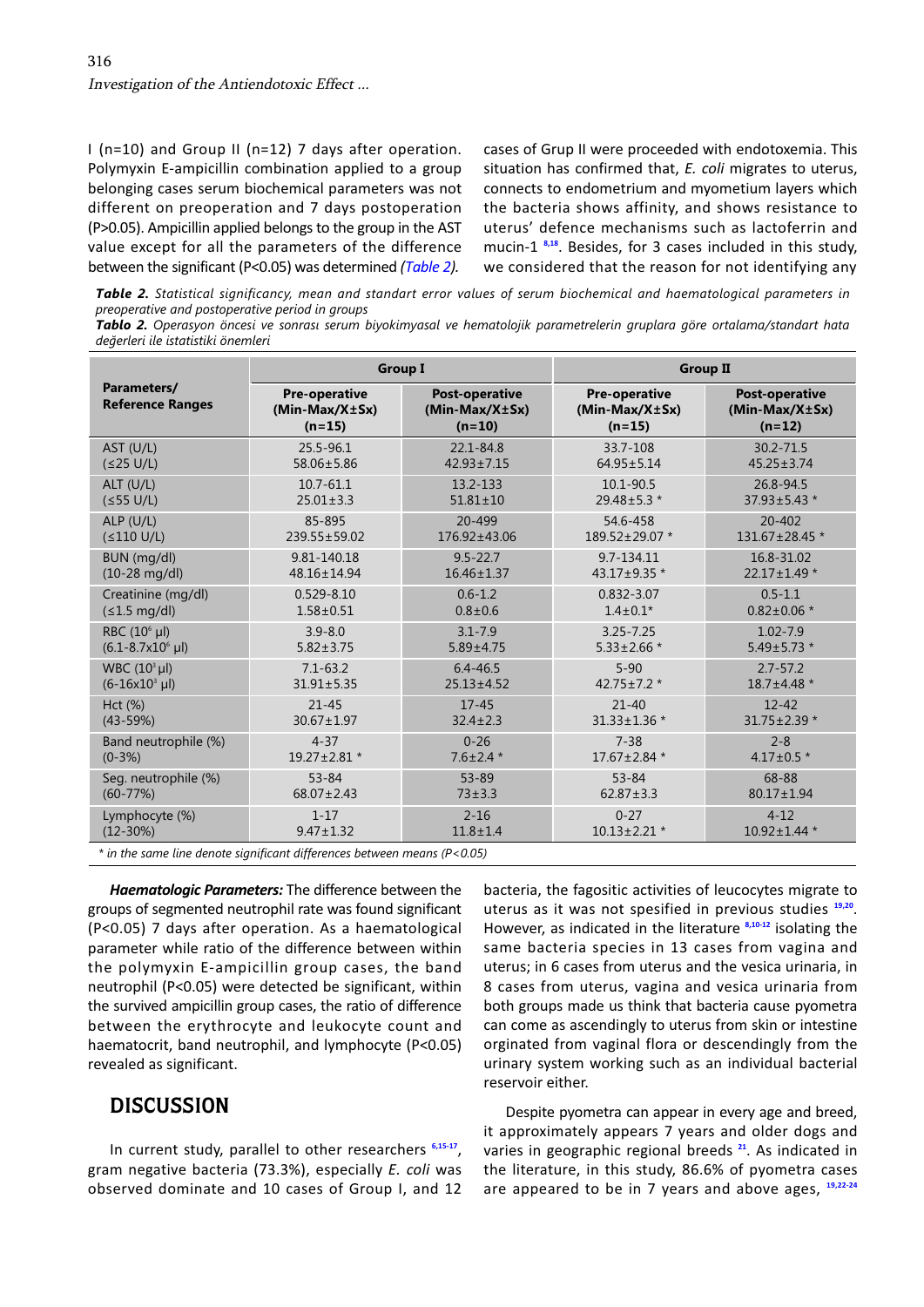confirms pyometra progresses with age, when the uterus' physiological resistance decreases and although progesterone levels are in normal limits, uterus' exaggerated response leads to pyometra formation. Studies carried out in different regions indicated, pyometra is seen in Collie, Rottweiler, Cavalier King Charles Spaniel, Spitz, Doberman Pincher, Bernese Mountain Dog and Golden Retriever breed in the very high frequency **[21](#page-5-0),[25,26](#page-5-0)** and pyometra develops with a higher frequency of growth rate in small breeds **[26](#page-5-0)**. Unlike other studies in this study has made us think that the reason for Terriers (63%) being the dominant breed is connected to the cases refered to the clinics and dominant population of the dog breed in Turkey.

*Escherichia coli* isolated in both groups of cases to have high levels of toxins verify in the bacteria secreted major levels toxins. As in other studies, in this study AST and ALP values over reference ranges; ALT is close to the basal level in all dogs belong to Group I and Group II **[19](#page-5-0),[27,28](#page-5-0)**. While AST, which is found in hepatocytes with important range; is releasing from mitochondria, ALT is releasing from cytocole. Therefore, serum ALT level is rising more easily than AST level. However, AST levels are also important in skeletal and heart muscle; it does not play a specific role in the liver destruction. In particular, bacterial endocarditis, aortic trombosis, infarction, cardiac and congesion and liver destruction are important factors cause increase in AST levels **[29](#page-5-0)**. In this study, ALT and AST values were not parallel to increase supports the idea of the source AST origins from other tissues except liver tissue. Alkaline phosphatase is produced by liver, bone, intestine, kidneys and the placenta. Serum enzyme levels reflects, especially liver and bone tissue origined ALP. Unlike other enzymes growth in serum ALP levels is caused by the synthesis rather than cell destruction. Depending on the septicemia and endotoxemia following cholestasis, liver necrosis and inflammation, medium levels of ALP activity is observed **[29,30](#page-5-0)**. As mentioned in other studies **[15,21](#page-5-0)** ALP levels were thought to increase depending on kolestasis as a result of toxic hepatitis. Sevelius et al.**[31](#page-5-0)** revealed that in 2/3 of dogs with pyometra had a destruction in renal paranchime and this situation was reflected in serum biochemical parameters. In the preset study, according to changes in BUN and creatinine levels, it was thought that at a rate of 33.3% in Group I and 66.6% of Group II had a destruction in renal paranchime. It has been reported that in 2/45 cases of dogs showed bad prognosis as a result of renal failure; increase in BUN and creatinine levels showed positive correlation (r=0.85) with blood ET level. In this study, the serum biochemical parameters of toxin level identified cases, generally, in cases with high toxin levels (0.96-1.92-3.84 EU/ml), BUN  $(62.7±44.3 \text{ mg/dL})$  and creatinine  $(2.5±2.2 \text{ mg/dL})$  levels were found overall high above the reference intervals showed us the renal failure and the endotoxin levels were related to each other in pyometra as indicated in the literature **[6,28,32](#page-5-0)**. As previously mentioned by other researchers **[9](#page-5-0),[15,19](#page-5-0)** in all dogs belonging to both groups, a degenerative left shift with neutrophil finding was determined. The cases included in the study, the reason of anemia was thought to be due to the bone marrow supression by bacteria toxins and/or depending on the leap of erythrocytes from uterus resulting a decrease in erythropoiesis. As indicated in the literature **[3,7,33](#page-5-0)**, very high values of leucocyte and band neutrophils, supported the idea of development in inflammatory leucograms and absolute neutrophil with immature cells as a result of infection and septicemia in pyometra cases. In this study, the positive correlation rate between the survival rate and, toxin r=0.727 (P<0.01), BUN r=0.539 (P<0.01) and creatinine r=0.504 (P<0.05) levels attributed the importance of the relation between the increase in parameters and the prognosis of the disease. In dogs, it has been previously described that cardiac troponin I concentrations, indicating myocyte injury or myocardial damage were correlated to BUN, ALP, ALT and negatively correlated to lymphocytes. Also, a tendency for the association of detectable cardiac troponin I levels with high mortality rates was observed in the pyometra group **[34](#page-5-0)**. In this study the phenomenon of death, with uremia was thought to be the result of a cardiovascular complication.

In recent years, surgical approach using an agent with antiendotoxemic drug to remove the endotoxin or neutralizing is the basic aim in pyometra treatment **[35](#page-5-0)**. In this study, before and 7 days after operation, in antiendotoxemic treatment group, the differences between the serum biochemical parameters were found trivial (P>0.05), in ampicillin applied dogs the differences betweenALT, ALP, BUN and creatinine levels were found important (P<0.05) suggested us the postoperative application of ampicillin was more effective on liver and renal functions. In the previous study, application of colistin-ampicillin in study group (n=15), ampicillin in control group (n=15) that was investigated the in effectiveness of polymyxin E in endotoxic shock developing dogs. In both groups of survived dogs, 2 hours after the treatment a decrease in the serum urea and creatinine levels and, from 2 hours in ampicillin applied group a gradually increase in this value, a continuous decrease in the polymyxin E-ampicillin applied group was seen respectively **[36](#page-5-0)**. The difference of the findings obtained in this study from Şentürk's **[36](#page-5-0)** regarded as the idea more study was needed. It is indicated that postoperative on day 2, the differences between average ALP, BUN, albumin and cholesterol levels was important (P<0.05) in dog with pyometra in comparison with the healthy dogs **[15](#page-5-0)**, other researchers established ALT and AST levels